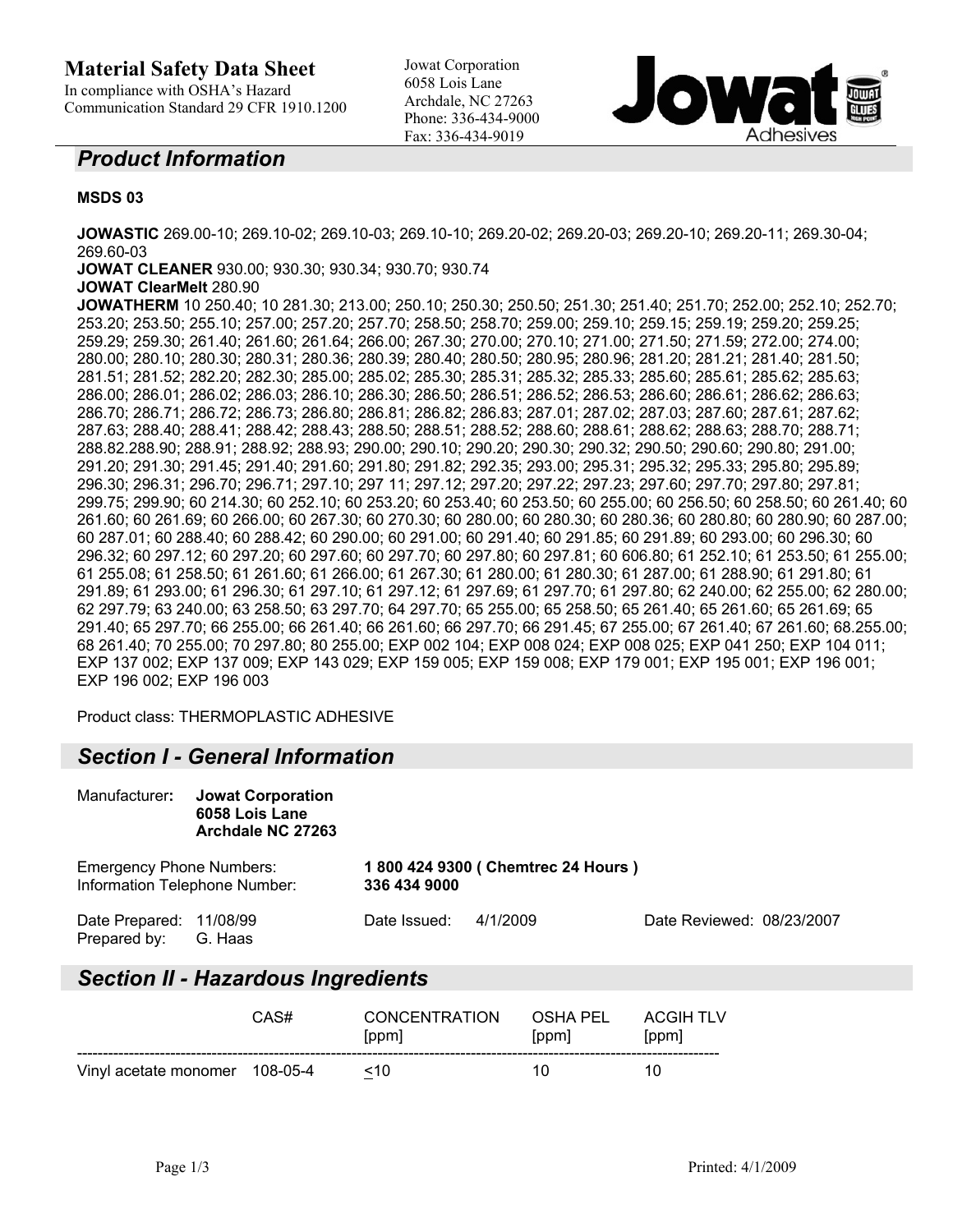# *Section III - Physical Data*

MELTING POINT: N/A BOILING POINT: N/A VOC: <= 10g/L MOISTURE CONTENT: <=0.5% WATER SOLUBILITY: negligible **ODOR:** mild ester odor FORM: at room temperature solid blocks, pellets or slugs

# *Section IV - Fire and Explosion Hazard Data*

FLASHPOINT: >250°C (>482°F) COC.

FIRE AND EXPLOSION HAZARDS: None known to Jowat Corporation.

HAZARDOUS COMBUSTION PRODUCTS: Like most organic products it may form carbon monoxide, -dioxide, and other byproducts.

EXTINGUISHING MEDIA: Water fog, carbon dioxide, foam, dry chemical.

SPECIAL FIREFIGHTING PROCEDURES: Do not use water to extinguish fire at temperatures above 220°C (430F). Material may foam and sputter. Wear NIOSH/MSHA approved positive pressure self- contained breathing apparatus if exposed to fumes.

#### *Section V - Reactivity Data*

STABILITY: Stable CONDITIONS TO AVOID: Do not heat above 220°C (430F) for prolonged time. MATERIALS TO AVOID: None known to Jowat Corporation. HAZARDOUS DECOMPOSITION AND BYPRODUCTS: Like most organic materials it may form carbon monoxide, dioxide and others. HAZARDOUS POLYMERIZATION: Will not occur.

# *Section VI - Health Hazard Data*

ROUTE(S) OF ENTRY:

- *INHALATION:* of vapors of molten materials
- *INGESTION:* very unlikely
- *SKIN:* N/A

HEALTH HAZARDS (ACUTE AND CHRONIC): None known to Jowat Corporation.

CARCINOGENICITY:

*- NTP:* not listed

*- IARC:* not listed

- *OSHA*: not regulated

SIGNS AND SYMPTOMS OF OVEREXPOSURE:

- *Eyes*: Vapors and fumes may cause irritation.
- S*kin:* No known effects.

*- Inhalation*: Vapors and fumes may cause irritation of the nose, throat, and respiratory - tract.

- *Chronic:* None known to Jowat Corporation.

MEDICAL CONDITIONS GENERALLY AGGRAVATED BY EXPOSURE: None known to Jowat Corporation.

EMERGENCY AND FIRST AID PROCEDURES:

- *Eyes*: Flush with plenty of water; if irritation appears consult physician.

- *Skin*: If irritation appears flush with plenty of soap and water; in case of contact with molten material flush with plenty of cold water; do not attempt to remove solidified material. Consult a physician for burn treatment.

- *Inhalation*: Remove to fresh air; if breathing stops administer respiration or oxygen; call a physician.

- *Ingestion*: Induce vomiting after drinking two glasses of water; consult a physician.